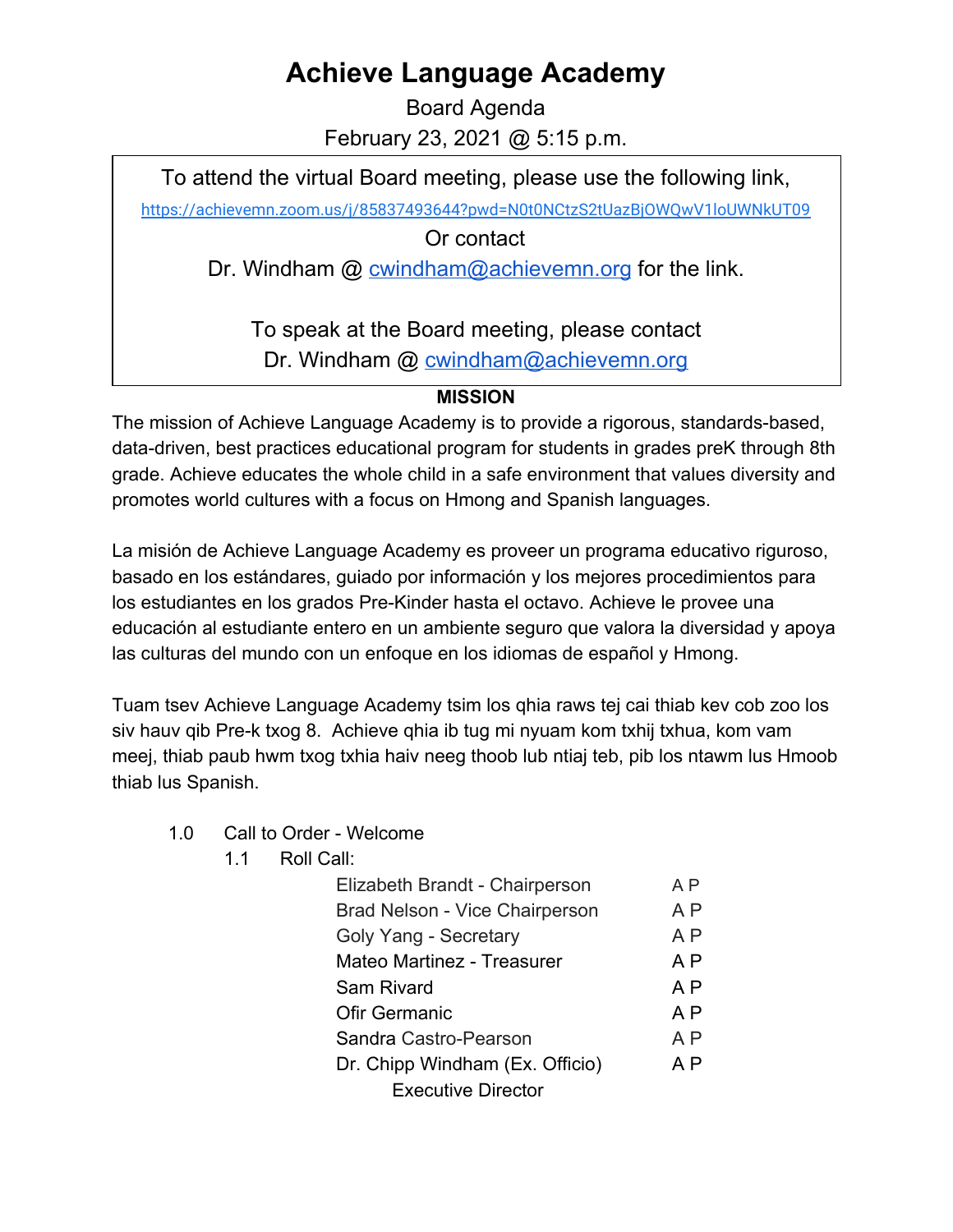- 1.2 Approval of the Order of the Agenda\* Motion: To approve the Order of the Agenda M/S/P:
- 1.3 Pledge of Allegiance
- 1.4 Reading of the ALA MIssion Statement
- 1.5 Conflict of Interest Disclosure
- 2.0 Information and Communications
	- 2.1 Public Comment
	- 2.2 Authorizer Comment
	- 2.3 Academic Data Training\* Dr. Giebink
	- 2.4 Executive Director Report\*
- 3.0 Approval of the Consent Agenda Motion: To approve the Consent Agenda M/S/P:
	- 3.1 January Minutes\*
	- 3.2 Northwest Mutual Documentation\*
	- 3.3 Special Meeting Minutes January 13, 2021\*
	- 3.4 Special Meeting Minutes February 11, 2021\*
- 4.0 Business
	- 4.1 Governance
		- 4.1.a Strategic Plan\*

Motion: To approve the process of creating the new Achieve Language Academy strategic plan. M/S/P:

- 4.1.b Data Collection Approval
	- Motion: To approve the following individuals as Level Leader representatives of Achieve Language Academy during the strategic plan data gathering process. This motion will allow for data to be collected on behalf of ALA, which will be used to help create goals for the strategic plan.
		- Beth Brandt
		- Renee Schley
		- Dr. Curtis Windham
	- M/S/P:
- 4.1.c Open Meetings with Committees Discussion
- 4.1.d Achieve Language Academy Building Company Board of **Directors**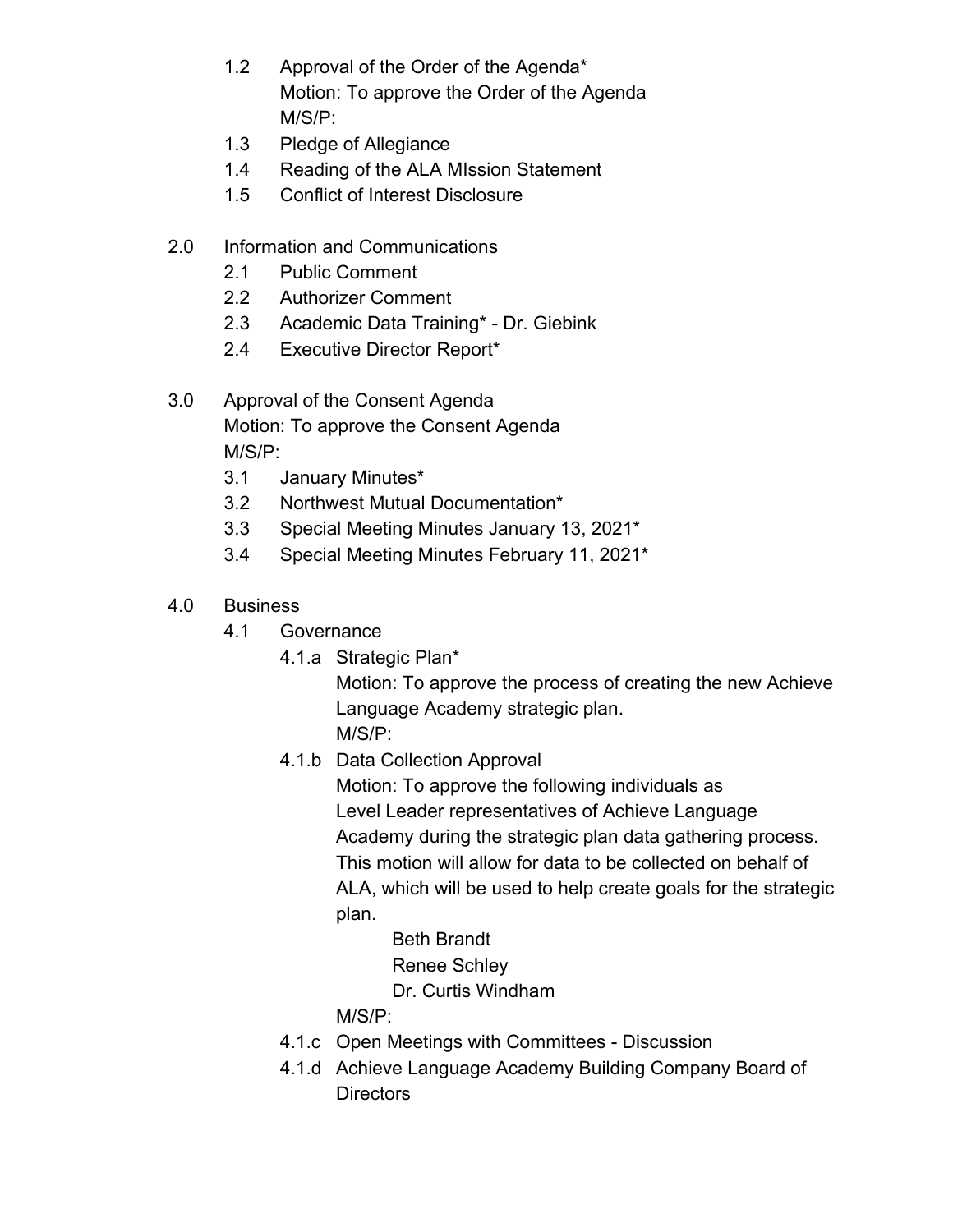Motion: To approve Kris Leverty as a member of the Board of Directors for the Achieve Language Academy Building Company. M/S/P:

- 4.2 Finance
	- 4.2.a January Finance Report\*\*
	- 4.2.b Budget worksheets\* Motion: To approve the usage of the newly created budget worksheet process for all board committees and administration departments. M/S/P:
	- 4.2.c Approval process for Covid related expenditures. Motion: To approve the Executive Director (Dr. Curtis Windham) and Board Chairperson (Elizabeth Brandt) authorizing authority to approve upto \$50,000 for immediate Covid-19 related expenditures, to be taken from ESSR funds. If the Board Chairperson is not available, the Board Treasurer and Finance Chairperson (Mateo Martinez) will be authorized to grant approval. M/S/P:
- 4.4 Operations 4.4.a Covid-19 Update
- 4.5 Academic
- 5.0 Policies
	- 5.1.a NEW POLICY Policy Adoption and Implementation of Policy Policy. (Governance Committee) First Read\*
- 6.0 Information and Other Business Sharing
	- 6.1.a Performance Framework Review and Discussion regarding Committee work.\*
	- 6.1.b Lease Aid Application\*
	- 6.1.c Move to Special Meeting Motion: To close the meeting and continue as a closed meeting to update and discuss the attorney-client information regarding a letter received from attorney outline potential claims against ALA. M/S/P:
- 7.0 Future Meeting(s)
	- 7.1 Next regular Board meeting will be held on March 23, 2021\*.